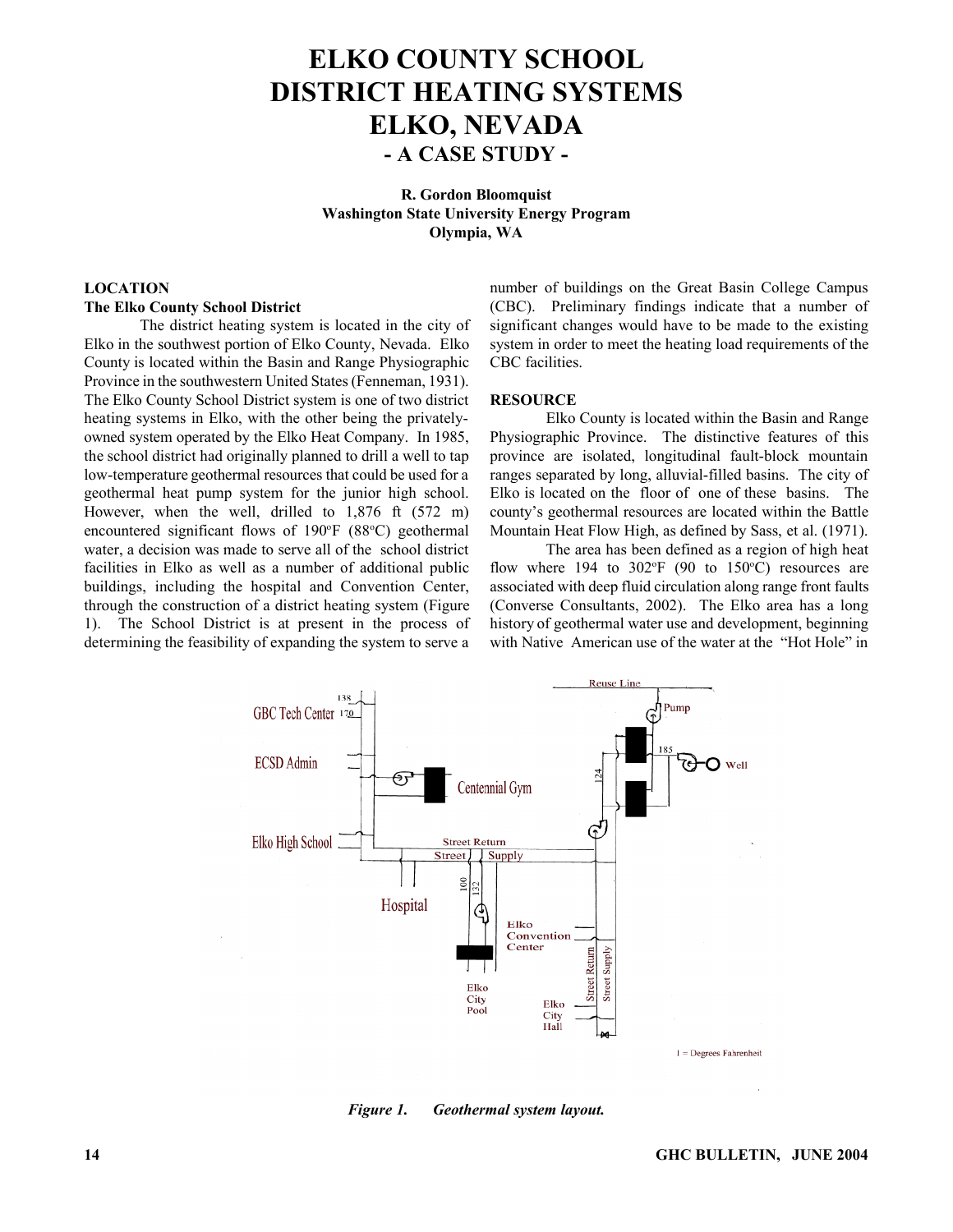

*Elko Junior High School*



## *Elko Convention Center*

southwestern Elko. Continued use and reference to the Hot Hole and associated hot water springs was made by pioneers along the Oregon Trail in the 1840s. Development of the hot springs in the area provided for the old "Elko Home for the Aged," and subsequently the Elko County Association for Retarded Children used the area's hot water into the late-1970s (Converse Consultants, 2002). Review of the geologic literature suggests that there may be an extension of a fault or fault zone from the Sulfur Springs hot springs southwest of the city, which travels northwest through the community and intersects the Hot Hole and its associated springs as well as the geothermal high in the area of the Elko Junior High School. A 1,876 ft (572 m) well drilled adjacent to the junior high school in 1985 encountered 300+gpm (18.92+ L/s) of 190 $\degree$ F (88 $\degree$ C) water in the bottom 20-30 ft (6-9 m) of the hole. This is the resource currently supplying the Elko County School District heating system.

Several other geothermal wells have been drilled in the Elko area including the Elko Heat Company well which was drilled in 1982 to a depth of 869 ft (265 m). Hot water at a temperature of  $177^{\circ}F$  (81 $^{\circ}C$ ) was encountered at approximately 705 ft (215 m) (Therma Source, Inc., 1982). Robinson and Pugsley (1981) reported surface temperatures in the area ranging from  $150 - 192$ °F (66 - 89°C) and geothermometers point to a resource temperature of from 176 to 237 $\mathrm{^{\circ}F}$  (80 to 114 $\mathrm{^{\circ}C}$ ).

## **UTILIZATION**

The Elko Junior High School well provides heat to serve 16 public buildings through 11 interconnections. The buildings served include Elko Junior High, the Convention Center, City Hall, City Pools (pool heating), City Pools (space heating), the hospital, Elko High School Vocational, Elko High School (six buildings), and the Centennial Gymnasium (including central kitchen building) central office building (includes service and maintenance building and warehouse). The total building area is 348,680 sq ft (32,393 sq m) of which 304,971 sq ft (28,333 sq m) is heated geothermally. Estimated peak geothermal flow is 309 gpm (19.49 L/s) with a peak heating load of  $10,708$  kBtu/hr  $(3,136$  kW<sub>t</sub>). The average delta T is approximately  $34.8^{\circ}F(1.6^{\circ}C)$  with a peak delta T of  $43.5^{\circ}F (6.4^{\circ}C)$ . Two of the connections are to the return loop, including the pool heating portion of the city pool's heating load, and Elko Junior High's heating load is also served from the return loop. The Elko Junior High domestic hot water heating load is served with geothermal fluid directly from the well side of the geothermal heat exchanger.

The geothermal fluid from the geothermal well is transferred to a secondary circulating loop at the junior high school via a plate and frame heat exchanger for space heating. Discharge from the system is  $110-140$ <sup>o</sup>F (43-60<sup>o</sup>C) and goes to holding ponds and eventually to the Humboldt River. Disposal of the fluid has become a major issue and both EPA and the State of Nevada are requiring that there be no flow to the Humboldt River due to down river water quality problems. The circulating loop is welded steel pipe, insulated and jacketed. Each building is connected to the circulating loop via a plate and frame heat exchanger, and each consumer is required to provide their own backup/peaking capability.

Recently, a new building on the Great Basin College (CBC) campus was connected to the system and raised concerns as to whether or not the system was adequate to meet the needs of the new customer as well as additional buildings on the CBC campus. The expansion to the five existing buildings on the campus would result in an increase in the peak demand of approximately 2,440 kBtu/hr (715  $kW_t$ ) and an increase in peak flow of 122 gpm (7.70 L/s). Preliminary analysis done by the Washington State University Energy Program indicates that the system would be inadequate as it is now configured to meet this additional load without significant capital improvement. Several alternatives were identified, including increasing the diameter of some piping runs, installing a booster pump within the distribution loop or installing a peaking boiler. During a recent site visit, it was found that the old hospital has been converted to office space, and that there may be sufficient boiler capacity at that site to provide peaking and backup to the entire system. This would result in a more robust system, minimize the need for customer backup systems and also reduce peak flows and associated disposal issues. Further evaluation of this alternative will be carried out over the next several months.